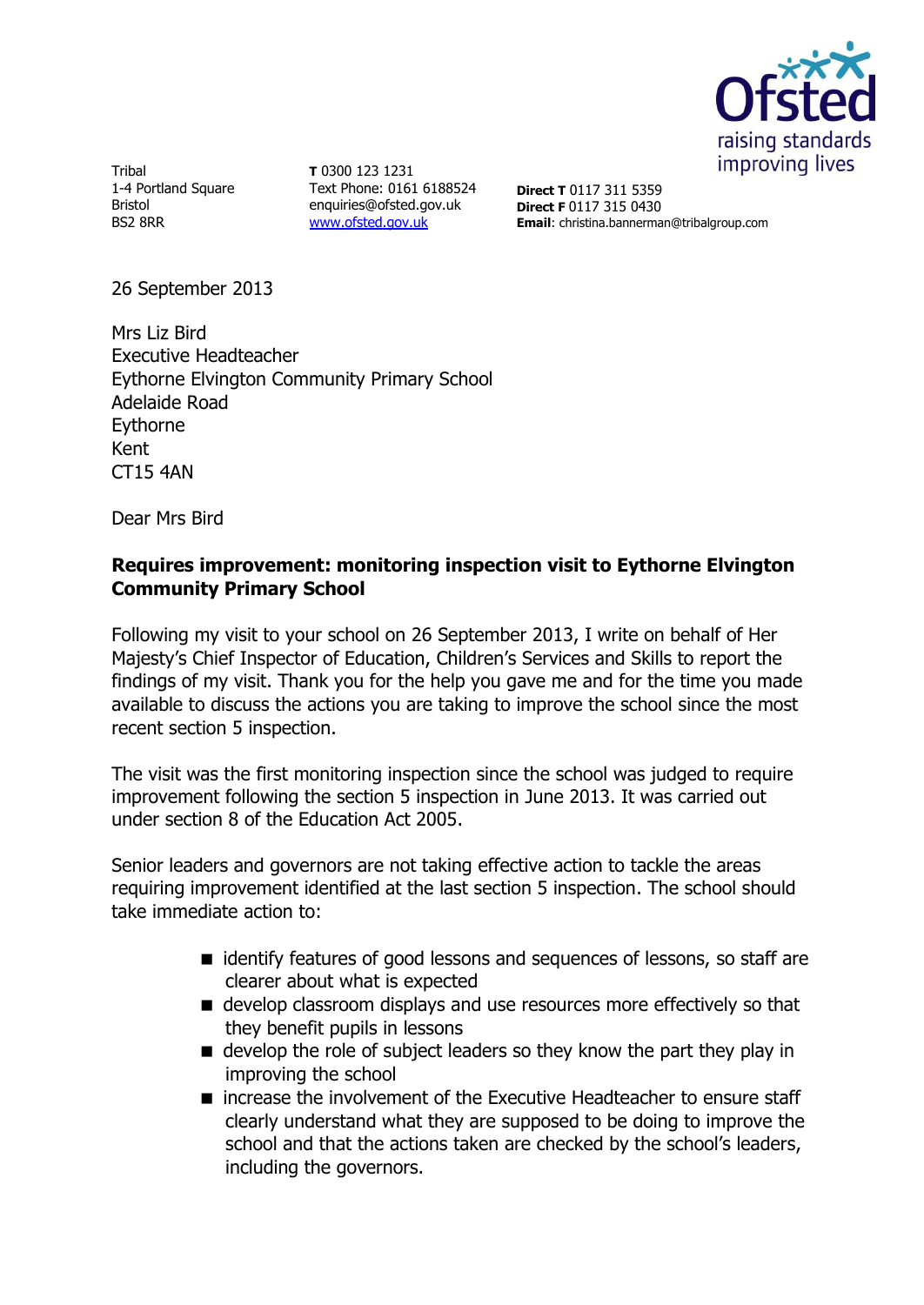

■ make more use of expertise about teaching and learning among staff in the school, the federation and other local schools judged to be 'good' or 'outstanding' to help teachers to develop.

# **Evidence**

During the visit I held meetings with you, other senior leaders, the newly appointed subject leader for English, three governors and a representative of the local authority to discuss the action taken since the last inspection. I evaluated the school action plan and Governing Body action plan. I visited each classroom to see the school at work, spoke to pupils about their lessons and looked at the work in their books.

### **Context**

Since the section 5 inspection a new teacher has been appointed for the Reception class.

# **Main findings**

As Executive Headteacher you have a good understanding of the school's priorities and have quickly put an action plan in place to address these. Work to make improvements has started but the impact has been limited. You have shared the action plan with staff so they know what needs to be done, but they need more training to help them make the necessary changes. The school is federated with another school, which you also lead, and you are currently in school only one and a half days per week. This is not enough because when you are not in the drive for improvement lacks urgency. The Head of School is currently over-reliant on you to drive improvement and make sure initiatives are followed through.

Teaching is still not consistently good because teachers are not all clear enough exactly what features you expect to see as a regular part of lessons. For example, some teachers do not show pupils well enough what they need to do and how to do it. However there is some good practice at Eythorne Elvington. As you know we saw some effective marking where pupils had been shown clearly what their teacher expected. These pupils were fully engaged in checking how well they had done and agreeing the next steps with their teacher. Your work with staff needs to ensure this is true in all classes. We discussed how visits to other schools will help teachers to improve their teaching.

Some training has rightly taken place to improve support for learners by developing displays in each classroom. Teachers have made a start with this work, for example each class now has a 'working wall' in place. However these do not use pupils' ideas and examples of their work effectively enough to be helpful. When in school you have checked their use but this has not been followed up well enough by the Head